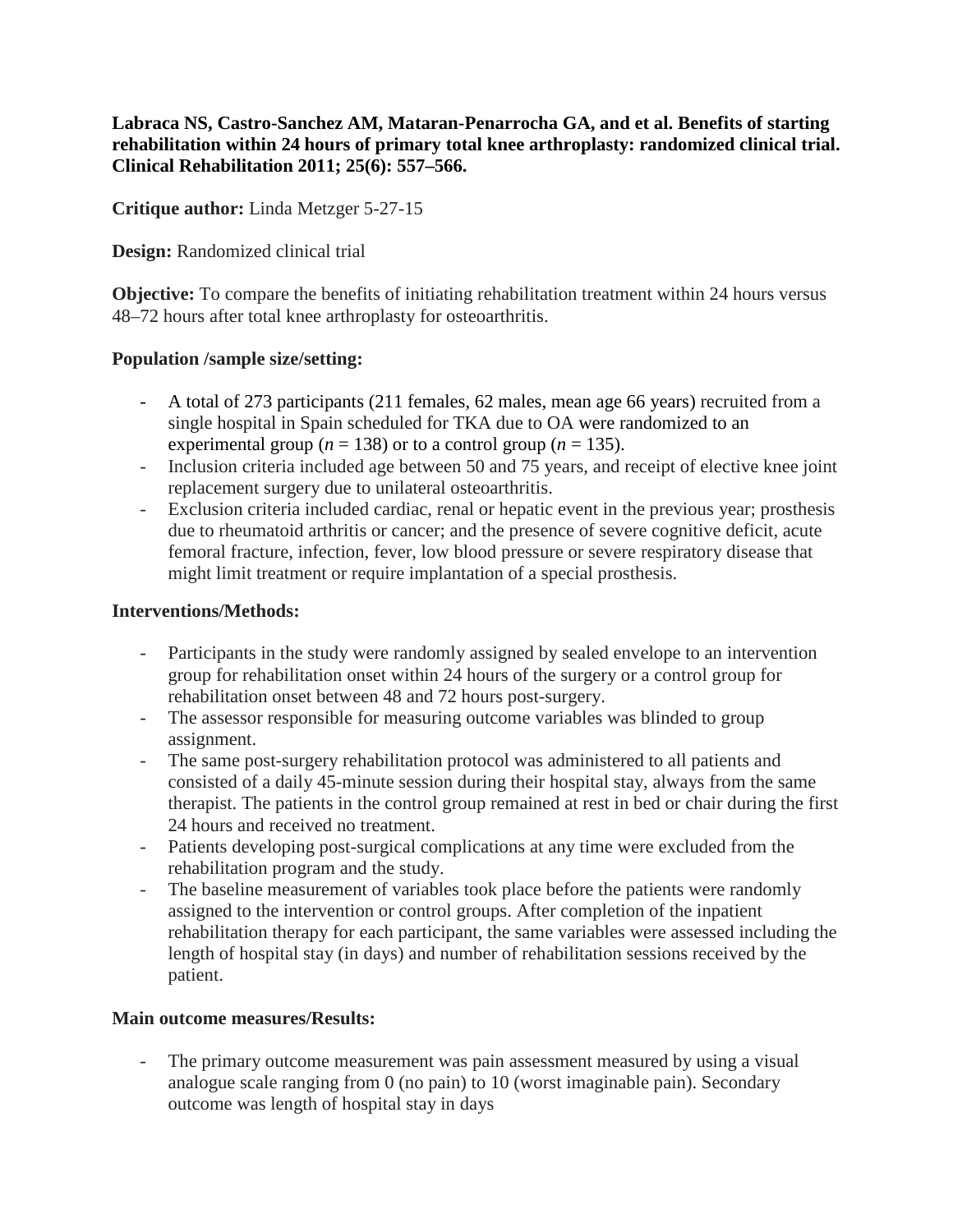- Fifteen patients in the experimental group and 18 in the control group dropped out of the study due to postoperative complications.
- At baseline, the outcome measurement for pain VAS was significantly different between the groups. The experimental group had a pain score of 6.46 (2.94) compared to the control group 7.08 (2.31)  $P < 0.045$ .
- After rehabilitation treatment, the experimental group showed significant improvements versus baseline values in pain VAS (6.46 vs. 3.01, P<0.005). The control group also showed significant improvements versus baseline in pain VAS (7.08 vs. 5.36, P<0.014).
- After rehabilitation treatment, significant between group differences were found in pain VAS (3.01 vs. 5.36, P<0.027) favoring the experimental group.
- The experimental group had significantly fewer days of hospital stay (6.37 vs. 8.46), P<0.001) and rehabilitation sessions before discharge from this rehabilitation treatment (14.92 vs.19.87, P<0.001).

# **Authors' conclusions:**

- This study found that the initiation of rehabilitation within 24 hours of total knee arthroplasty reduced the hospital stay and thus the number of sessions in comparison to a later start of rehabilitation (48–72 hours post-surgery). The earlier onset of rehabilitation also reduced pain.
- The mean hospital stay of the patients receiving earlier rehabilitation was 6.37 days, compared to a mean hospital stay in the controls of 8.46 days. This is a difference of 2.09 fewer days in the hospital for the intervention group.
- In this study, the number of post-surgery rehabilitation sessions received before hospital discharge was higher in the control group by 4.95 days.
- Rehabilitation treatment yields greater patient benefits if started earlier after total knee arthroplasty (<24 hours vs. 36–72 hours post-surgery) that achieve earlier onset of postoperative recovery.

# **Comments:**

- The earlier overall improvement and earlier onset of postoperative recovery and hospital discharge experienced in the intervention group may be valued by some patients and employers. Mean age of the participants in this study were 66 years, and potentially still working. It is possible that earlier onset of recovery and hospital discharge was beneficial in terms of faster return to work.
- One study limitation was the omission of analyzing the difference in inpatient and outpatient postoperative rehabilitation health costs for these 2 groups of patients.
- Sample size and/or power calculations were not provided, so it is not known if the study was adequately powered to detect statistical differences.
- No mention of adverse events was included by the authors. It would be useful to know the incidence of adverse events and if there were any significant differences between the 2 groups.